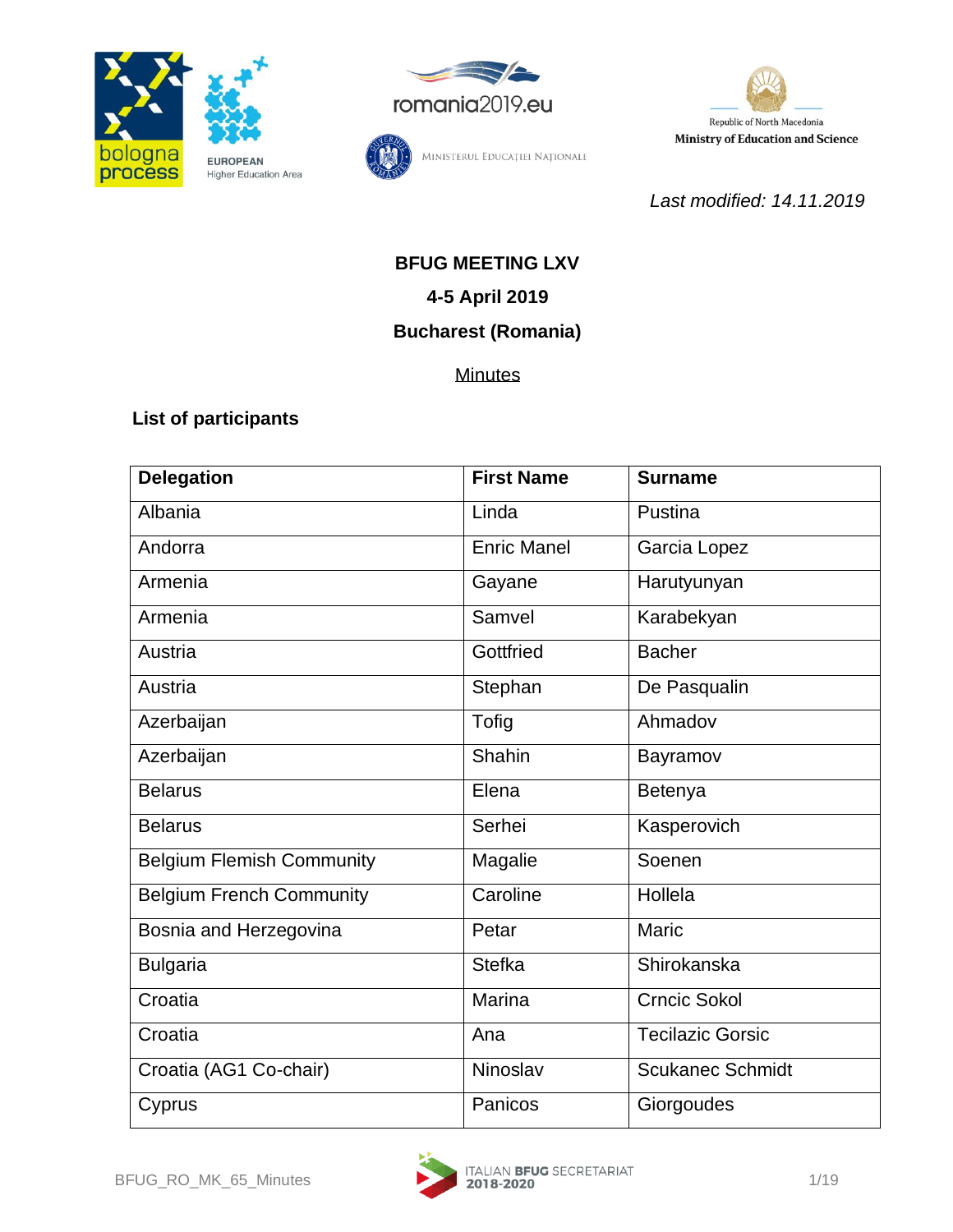| <b>Czech Republic</b>      | Karolina             | Gondkova            |
|----------------------------|----------------------|---------------------|
| <b>Czech Republic</b>      | Lucie                | Trojanova           |
| <b>Denmark</b>             | <b>Trine Bolette</b> | Svensson            |
| <b>Denmark</b>             | Maria                | <b>Ulff-Moeller</b> |
| Estonia                    | Janne                | <b>Pukk</b>         |
| <b>European Commission</b> | Vanessa              | Debiais-Sainton     |
| <b>European Commission</b> | Klara                | Engels-Perenyi      |
| Finland                    | Sanna                | Hirsivaara          |
| Finland                    | Maija                | Innola              |
| Finland                    | Jonna                | Korhonen            |
| France                     | Sandrine             | Crouzet             |
| France                     | Denis                | Despréaux           |
| France                     | Hélène               | Lagier              |
| Georgia                    | Ekaterine            | Bagishvili          |
| Georgia                    | Maia                 | Margvelashvili      |
| Georgia                    | George               | Vashakidze          |
| Germany                    | Frank                | Petrikowski         |
| Greece                     | Alexandra            | Karvouni            |
| <b>Holy See</b>            | Melanie              | Rosenbaum           |
| Hungary                    | <b>Beatrix</b>       | <b>Borza</b>        |
| Hungary                    | Ernő                 | Keszei              |
| Iceland                    | Una                  | Viðarsdóttir        |
| Ireland                    | Joseph               | Gleeson             |
| Italy (BFUG Vice-Chair)    | Ann Katherine        | <b>Isaacs</b>       |
| Italy                      | Vincenzo             | Zara                |
| Kazakhstan                 | Unzeilya             | Khassenova          |
| Kazakhstan                 | Adlet                | Toibayev            |
| Latvia                     | Daiga                | <b>Ivsina</b>       |
| Liechtenstein              | Daniel               | Miescher            |

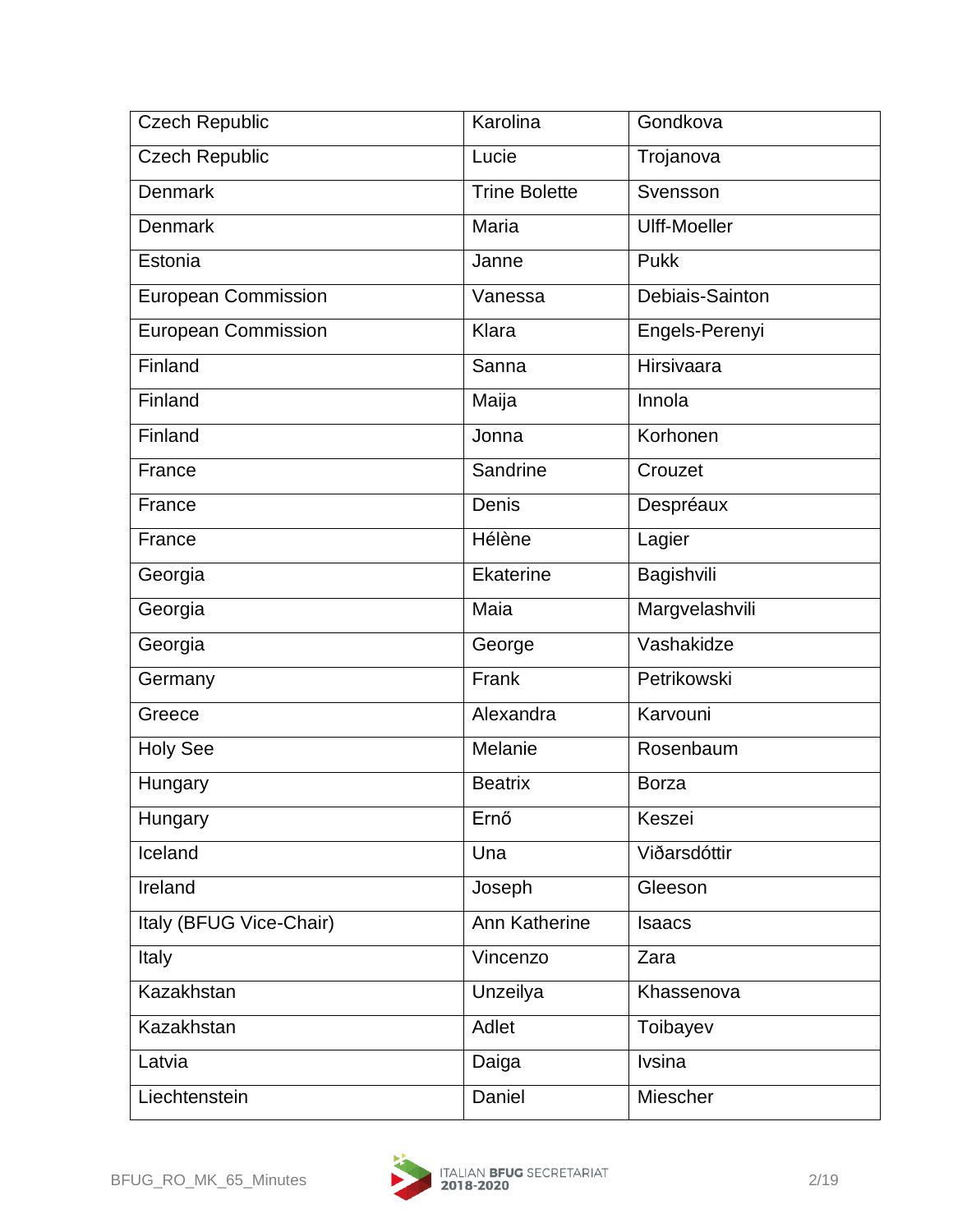| Lithuania                       | Andrius       | <b>Zalitis</b>          |
|---------------------------------|---------------|-------------------------|
| Luxembourg                      | Isabelle      | Reinhardt               |
| Malta                           | Rose Anne     | Cuschieri               |
| Malta                           | Tanya         | Sammut-Bonnici          |
| Moldova                         | Nadejda       | Velisco                 |
| <b>Netherlands</b>              | <b>Tessa</b>  | <b>Bijvank</b>          |
| North Macedonia (BFUG Co-chair) | <b>Borcho</b> | Aleksov                 |
| Poland                          | Maria         | <b>Boltruszko</b>       |
| Portugal                        | Afonso        | <b>Martins</b>          |
| Portugal                        | João          | Queiroz                 |
| Romania                         | Raluca        | <b>Boldan</b>           |
| Romania                         | Ligia         | Deca                    |
| Romania                         | Irina         | Geantă                  |
| Romania (BFUG Co-chair)         | Cristina      | Ghițulică               |
| Romania (BFUG Co-chair)         | Cezar         | Hâj                     |
| Romania                         | Madalina      | Matei                   |
| Romania                         | Camelia       | Mircea Sturza           |
| Romania                         | Oana          | Moșoiu                  |
| Romania                         | Radu          | <b>Szekely</b>          |
| Romania                         | Antonela      | Toma                    |
| <b>Russian Federation</b>       | Nadezda       | Kamynina                |
| <b>Russian Federation</b>       | Olga          | Valueva                 |
| <b>Russian Federation</b>       | <b>Boris</b>  | Zhelezov                |
| Serbia                          | Vanja         | Nedeljkovic             |
| Slovak Republic                 | Jozef         | Jurkovič                |
| Slovenia                        | Erika         | Rustja                  |
| Slovenia                        | Jana          | Sedej                   |
| Spain                           | Margarita     | de Lezcano-Mújica Núñez |
| Sweden                          | Martin        | Persson                 |

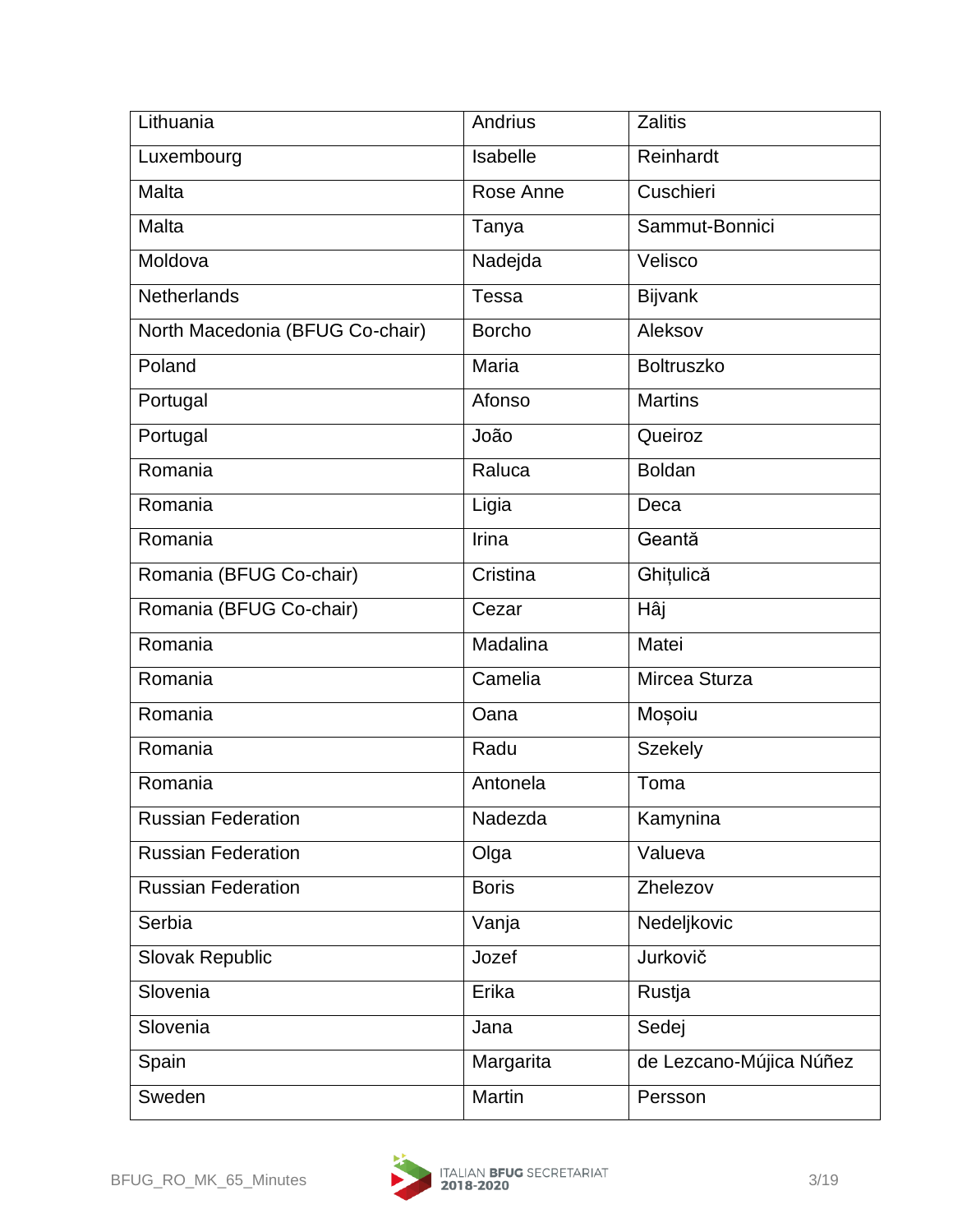| Switzerland                                                            | <b>Muriel</b>      | Meister-Gampert |
|------------------------------------------------------------------------|--------------------|-----------------|
| <b>Turkey</b>                                                          | Tuncay             | Döğeroğlu       |
| <b>Turkey</b>                                                          | Elif               | Huntürk         |
| <b>Ukraine</b>                                                         | Olexandr           | Smyrnov         |
| <b>Ukraine</b>                                                         | Iryna              | Zolotaryova     |
| <b>United Kingdom</b>                                                  | Pamela             | Wilkinson       |
| United Kingdom (Scotland)                                              | Michael            | Watney          |
| <b>BUSINESSEUROPE</b>                                                  | Rasmus             | Dahl            |
| <b>Council of Europe</b>                                               | Sjur               | Bergan          |
| <b>EI-ETUCE</b>                                                        | Agnes              | Roman           |
| <b>ENQA</b>                                                            | Christoph          | Grolimund       |
| <b>ENQA</b>                                                            | Maria              | Kelo            |
| <b>EQAR</b>                                                            | Karl               | <b>Dittrich</b> |
| <b>EQAR</b>                                                            | Colin              | <b>Tück</b>     |
| ESU                                                                    | Adam               | Gajek           |
| <b>ESU</b>                                                             | Katrina            | Koppel          |
| ESU                                                                    | Robert             | Napier          |
| ESU                                                                    | Petrisor Laurențiu | <b>Tucă</b>     |
| <b>EUA</b>                                                             | Michael            | Gaebel          |
| <b>EUA</b>                                                             | Tia                | Loukkola        |
| <b>EURASHE</b>                                                         | Michal             | Karpíšek        |
| <b>UNESCO</b>                                                          | Andreas            | Snildal         |
| EAIE - BFUG partner                                                    | Sabine             | Pendl           |
| <b>EUROSTUDENT - BFUG technical</b><br>experts                         | Kristina           | Hauschildt      |
| <b>Eurydice European Commission -</b><br><b>BFUG technical experts</b> | David              | Crosier         |
| <b>BFUG Secretariat</b>                                                | Giovanni           | Finocchietti    |
| <b>BFUG Secretariat</b>                                                | Edlira Adi         | Kahani Subashi  |
| <b>BFUG Secretariat</b>                                                | Luca               | Lantero         |

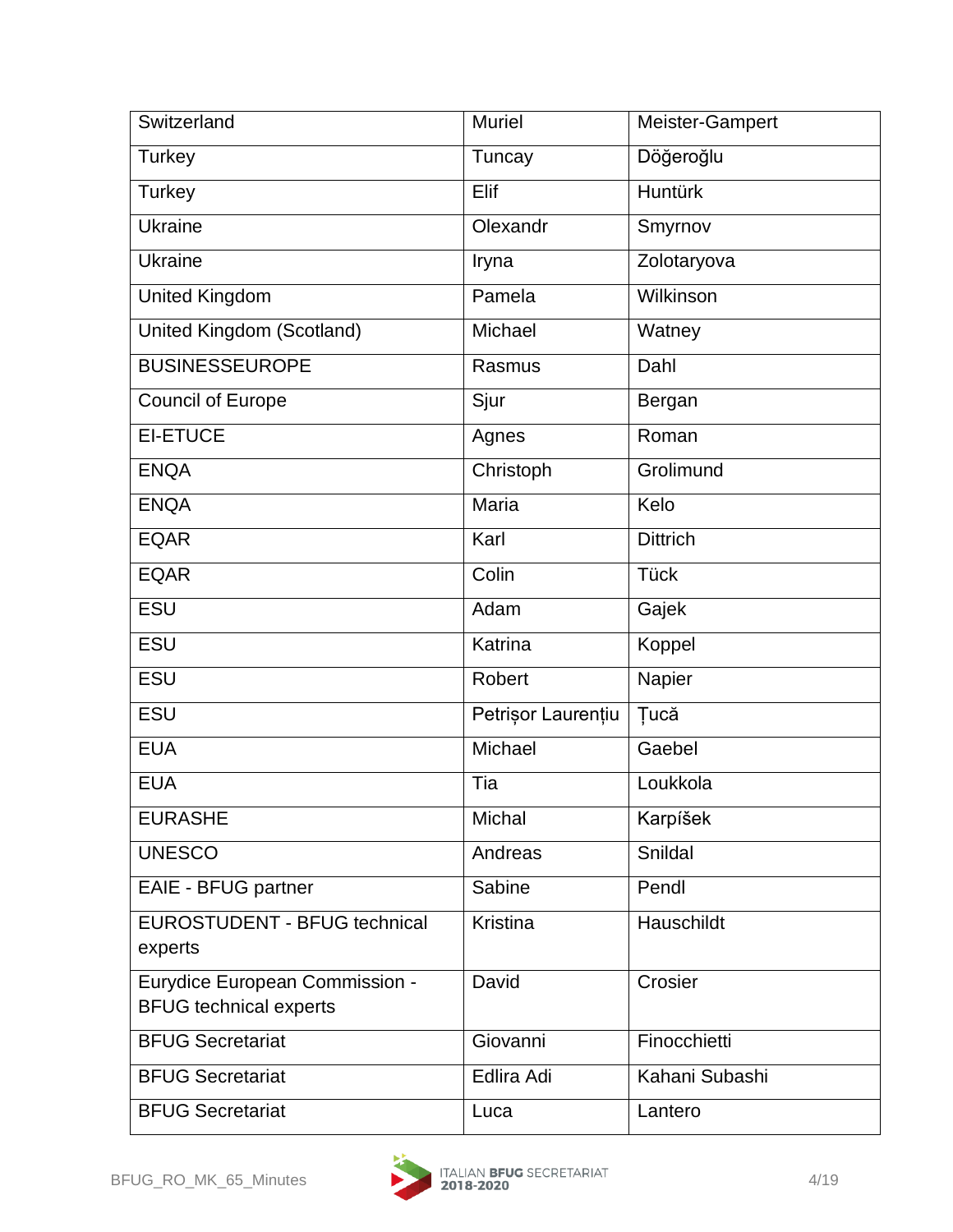| <b>BFUG Secretariat</b> | Vera | ∟ucke∶ |
|-------------------------|------|--------|
|                         |      |        |

Apologies from Montenegro and Norway.

#### **Welcome by Mihnea Costoiu, Rector of University Politehnica of Bucarest**

#### **Welcome by Ecaterina Andronescu, Minister of National Education**

Romanian and North Macedonian BFUG Co-chairs welcomed the BFUG participants. Then, after welcoming from his side all the participants, the Rector of University Polytechnic of Bucharest (UPB), emphasised the achievements of UPB in its 200 year of establishment, underlining, among others, the role of academic freedom, scientific innovation and impact on society, and internationalisation of Higher Education (HE) as keys of its institutional development.

The participants were greeted also by the Minister of National Education, Ms. Ecaterina Andronescu. The Minister welcomed the BFUG Meeting participants, and expressed her belief that Education is the best investment of the EHEA countries on their future. Looking at its role in shaping HE on all levels, from institutions to governments, the Bologna Process (BP) should consider the progress made and the economic and social challenges for the future including, among others, diversity of HE systems, demographic trends, employment, social inequalities as well as migration and radicalisation issues. HE has a crucial role in providing solutions for those issues.

#### **1. Welcome and introduction**

#### 1.1 Welcome by the current BFUG Co-chairs: Romania/North Macedonia

The Romanian Co-chair underlined the importance of the BFUG Meeting in the framework of the Romanian EU Presidency and thanked the UPB for hosting the event. Over 100 people – BFUG members, consultative members and partners – were attending the BFUG Meeting, whose main theme is developing a vision on the future of the EHEA. This requires active involvement of all participants, and their feedback on the issues raised in the discussions. She thanked the outgoing Austrian and Swiss Co-chairs for the work done during their BFUG chairmanship. The North-Macedonian Co-chair joined the thanks, and gave the floor to the BFUG Vice-chair.

#### 1.2 Information by the BFUG Vice-chair (Italy)

The BFUG Vice-chair gave a summary of the work carried out since the BFUG Meeting in Vienna. She emphasized that all Working, Advisory and Coordination Groups (WG/AGs and CGs) are very active and a huge amount of work is going on. She underlined that the discussions on the future of the EHEA, that starts with this BFUG meeting, will prove whether the BFUG can be a productive and strategic agent for planning and carrying out

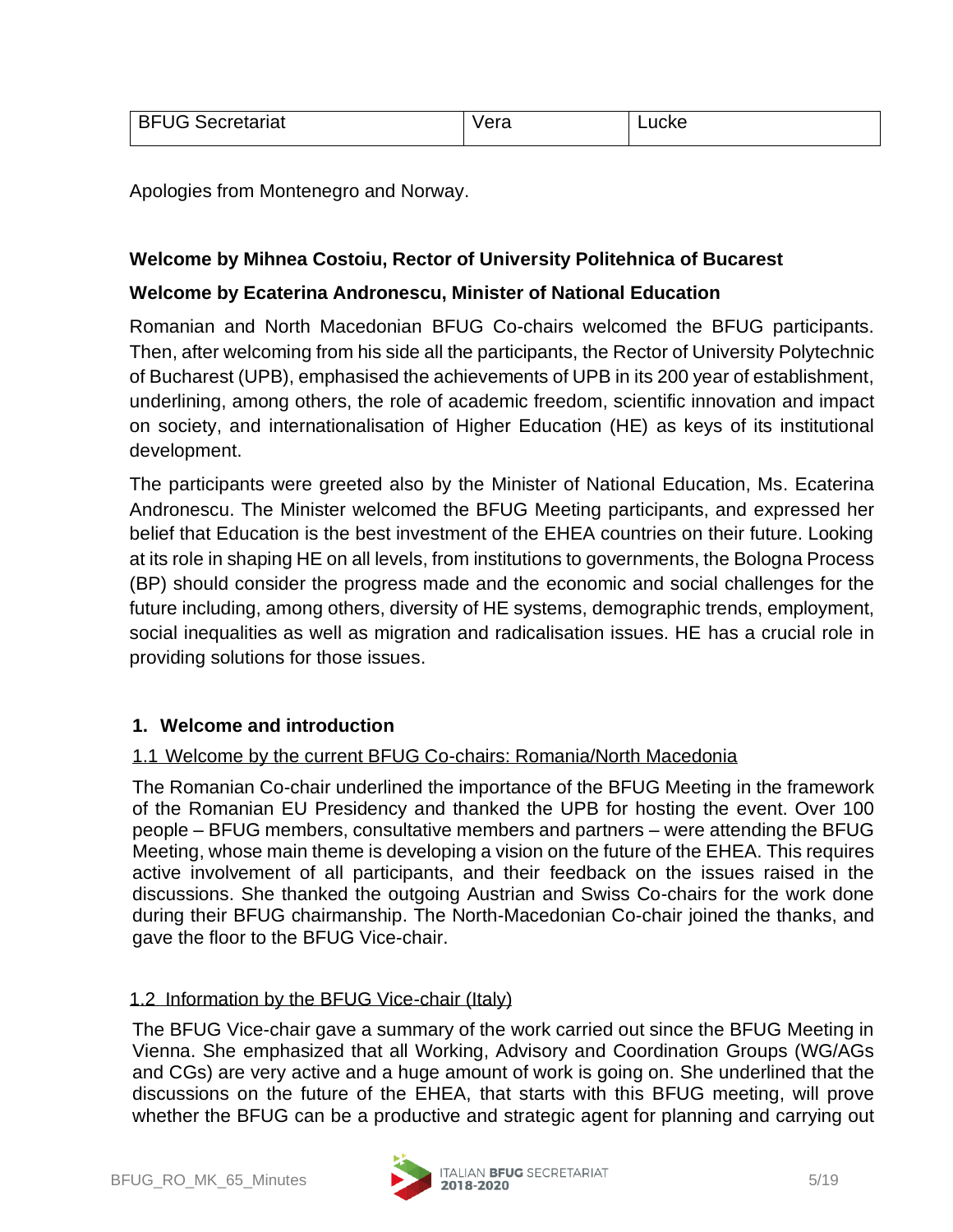the work of the future decade. She also recommended that all members at the national level, should inform Ministers and other stakeholders and ask for their input to feed into the work of the different groups. If the BFUG is able to work in this way, involving ministerial and other actors in all countries, it will be able play a very important and strategic role.

#### **2. Adoption of the agenda**

The Meeting Agenda was adopted with no amendments. *Attachment: BFUG\_RO\_MK\_65\_2a\_Draft Agenda.pdf Attachment: BFUG\_RO\_MK\_65\_2b\_Draft\_Annotated\_Agenda.pdf*

### **3. Feedback from the last meetings**

#### 3.1 Report from BFUG meeting LXIII in Vienna, 27-28 September 2018

The outgoing Austrian Co-chair, also on behalf of the outgoing Swiss Co-chair, gave a short summary of the work carried out during their Co-chairing semester. All the groups were established, their composition clarified and they all started to work. The minutes of the Meeting in Vienna were approved.

*Attachment: BFUG\_AU\_CH\_63\_Minutes.pdf*

#### 3.2 Report from BFUG Board meeting LXIV in Skopje, 12 February 2019

North Macedonia BFUG Co-chair informed the BFUG members on the outcomes of the Board meeting in Skopje in February 2019. The minutes and related documents of the Board meeting have been made available on the [web site.](http://www.ehea.info/page-bfug-meeting-64) The minutes of the Meeting were approved. The BFUG members were also informed about the request of the *Association Européenne des Conservatoires, Académies de Musique et Musikhochschulen (AEC)* to become a BFUG partner, which was discussed during the Board meeting. The Board recommended to welcome AEC as BFUG partner considering their representativeness and activity within the field of higher education. Following this information the BFUG was asked whether there were any objections, and since there were none, the BFUG Co-chair declared that the request was approved and that the AEC would be informed of the outcome and be invited to future meetings.

*Attachment: BFUG\_RO\_MK\_64\_Minutes.pdf*

#### **4. Information from the BFUG Secretariat**

The Head of the BFUG Secretariat gave a summary of the work done, and focused on three main items:

• The updated [EHEA](http://www.ehea.info/) web site is on line since the beginning of 2019, and the BFUG is invited to navigate and use it, giving the BFUG Secretariat feedback;

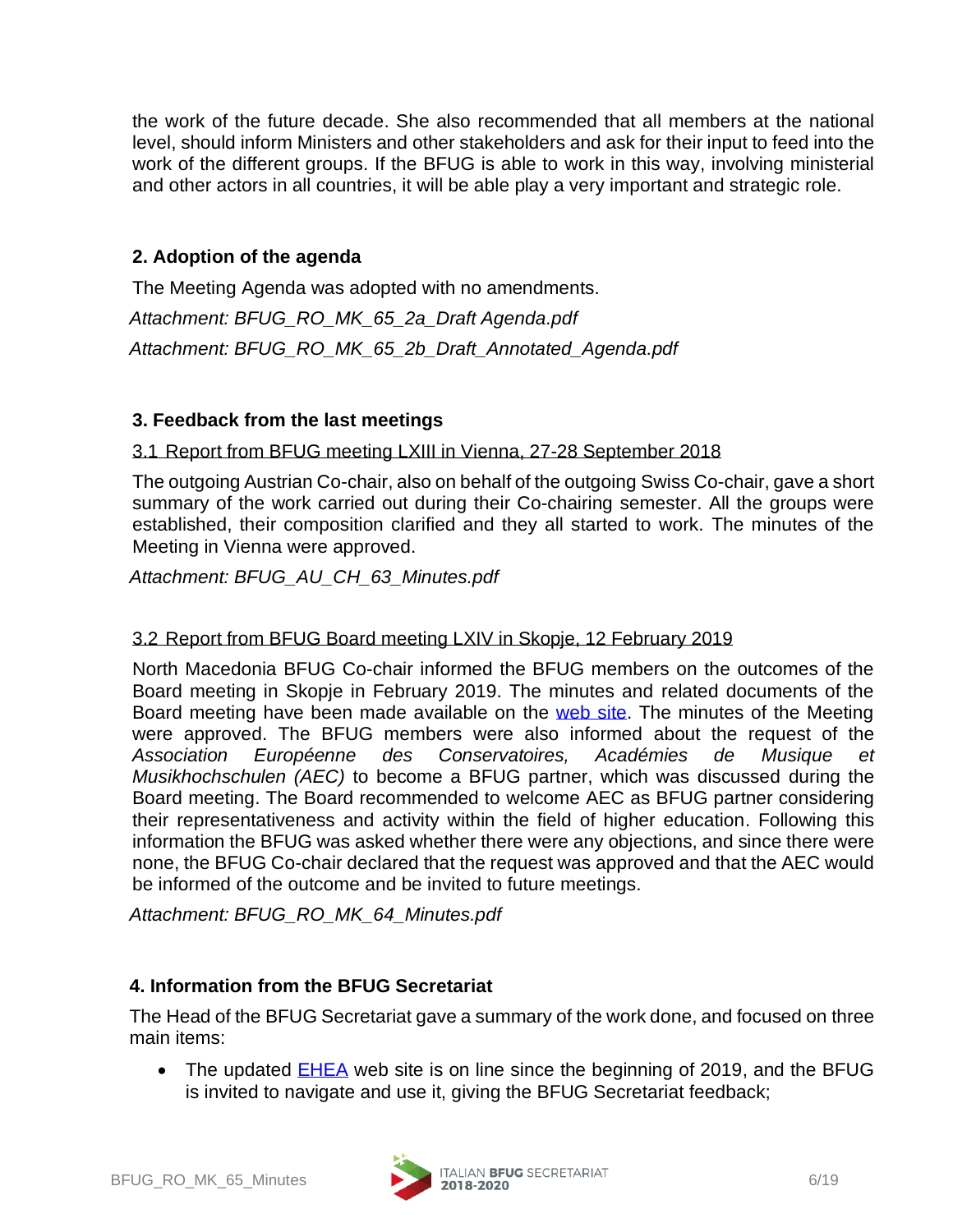- The possibility for all groups to open a restricted area on the web site; AG1 on Social Dimension is already using this opportunity;
- The constant need to update the BFUG mailing list and the contact details for all members, enabling the Secretariat to share information, reaching the right BFUG members. The contact details of every delegation will be checked and updated during this meeting.

If BFUG members want to get information on the groups' work, they can find agendas, meeting minutes, presentations and further material on the groups' sections of the EHEA website.

Every country has provided their updated contact details on the country specific section of the EHEA website [\(http://ehea.info/page-full\\_members\)](http://ehea.info/page-full_members), to facilitate exchange between the BFUG members. This information is constantly updated by the BFUG Secretariat based on indications received by each BFUG member.

# **5. Updates from the AGs, CG and WG**

### 5.1 Advisory Group 1 on Social Dimension (AG1)

AG1 is co-chaired by Croatia and ESU and is comprised of 19 members and stakeholders. Two meetings have already taken place, minutes and reports beeing uploaded on the dedicated section of the EHEA [web site.](http://www.ehea.info/page-Advisory-Group-1) The 1st meeting (Zagreb, 19th February 2019) was a discussion about the ToRs of the AG1; a vision for the Principles and Guidelines (PAGs) for the Social Dimension was discussed in a workshop, an agreement being reached that the PAGs should be short and concise. A detailed timeline for 2019-2020 and the upcoming meetings were agreed. A first draft of the PAGs will be presented and discussed at the 3rd Meeting of the Group (Vienna, 5 June 2019), and a second draft will be ready to be presented at the BFUG Meeting in November 2019. In the 2nd meeting (Bruxelles, 29th March 2019) a number of presentations and proposals submitted by members and stakeholders were discussed, with the aim of collecting inputs and formulating ideas and proposals on how to structure the PAGs for the Social Dimension. As an outcome of a workshop held during the meeting, a list was drafted containing two sets of principles that could be implemented at national HE system level, and at HE institution level. The composition of a Drafting Committee, to write the first draft of the PAGs, was decided.

In the discussion the importance of the progress made by the Group was underlined, and the idea that AG1 should be able to share a draft document within the BFUG meeting in November 2019 was well received. It was stressed that the same deadline should apply to all groups.

*Attachment: BFUG\_RO\_MK\_65\_5\_1\_AG1.pdf Attachment: BFUG\_RO\_MK\_65\_5\_1\_AG1\_Presentation.pdf*

# 5.2 Advisory Group 2 on Learning and Teaching (AG2)

AG2 is co-chaired by Eurashe, France and The Netherlands. The Dutch Co-chair gave information about the work carried out. Before the 1st meeting of the Group (Brussels, 28th February 2019), a survey was carried out among the members, targeted at selecting the

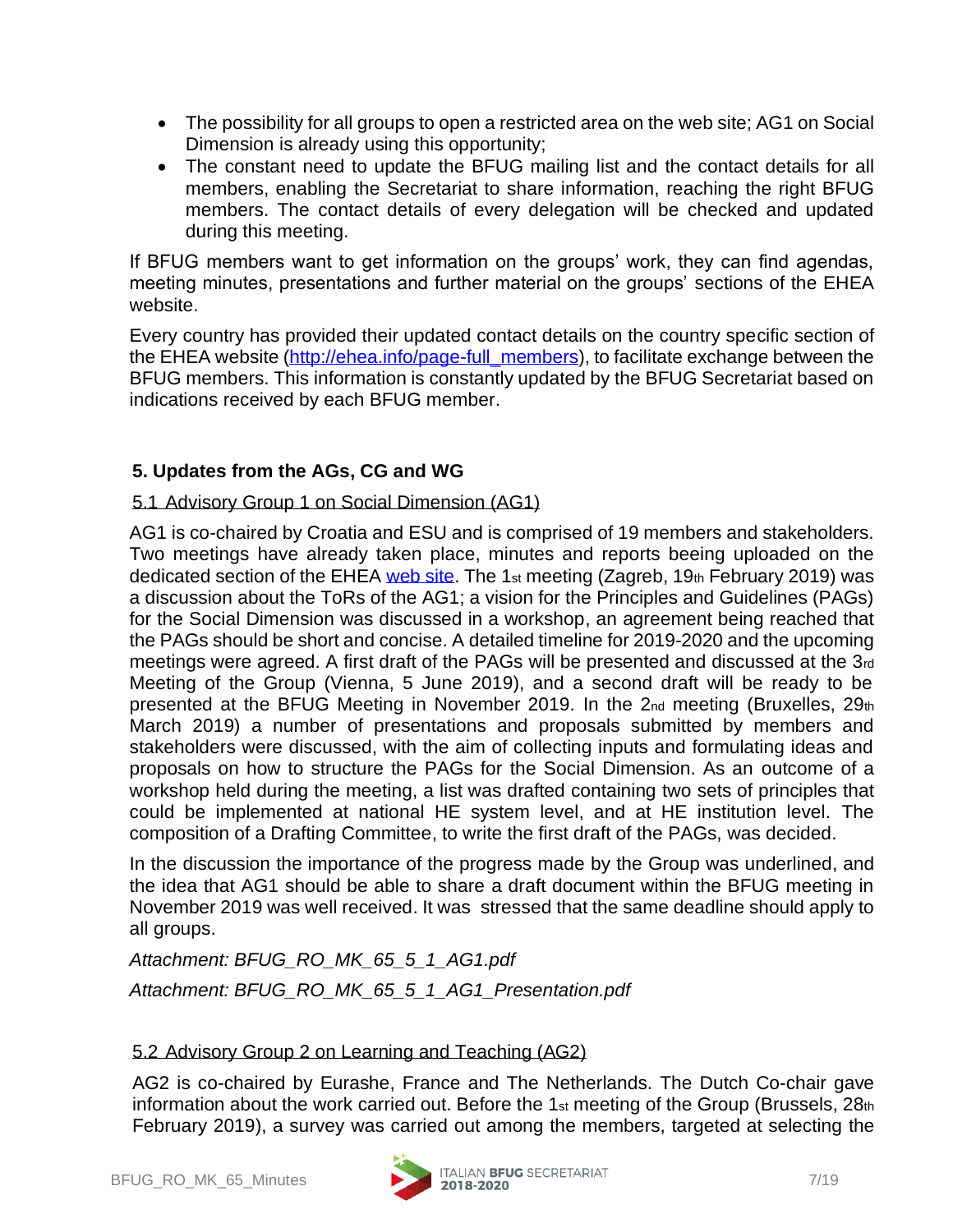key topics for the work of AG2. A common understanding of what is meant when speaking of L&T, and the agreement reached in the 1st Meeting, on the list of topics and the set of priorities to be addressed by the Group for the work ahead, are quite a big step. The issue of L&T is a very broad one, and it would be impossible to tackle all aspects. The selected topics were grouped in three thematic clusters: Learning - students' perspective; Fostering learning through improved teaching - skills and competences of teachers; Organisation and support to innovative learning and teaching (Institutional perspective). The target of the next meeting (Paris, 9th-10th April 2019) is to produce a set of principles addressing the agreed topics, respecting and including the importance of academic freedom and institutional autonomy of the HE institutions. The principles will be complemented with guidelines on how governments may initiate and/or ensure those principles at national level. Good practice examples will be presented and discussed in the Meeting. A Google doc platform was created to share information and documents. The Dutch Co-chair agreed with the recommendation to have draft reports in the coming BFUG meeting in Helsinki in November 2019.

In the discussion concern was expressed that the focus on the developments of teaching is excessive while the learners' perspective is underrepresented. The BFUG recommended a balance between learning and teaching perspectives. The discussion also underlined the importance of having a BFUG member as a co-chair, and the need to ensure coordination with other groups, to avoid overlapping of topics.

*Attachment: BFUG\_RO\_MK\_65\_5\_2\_AG2.pdf*

# 5.3 Coordination Group 1 on Global Policy Dialogue (CG1)

CG on GPD is co-chaired by Belgium Flemish Community and Italy. The Belgium Flemish Community Co-chair presented the activities of the Group. The CG1 was intended to be a small operational group, but turned up to be a rather large group after all. The start-up phase was longer than expected and the 1st face to face meeting took place in Brussels on 8 February 2019. The ToR was reviewed, and members' expertise was mapped in the meeting. The text of a follow up letter concerning the Bologna Policy Forum in Paris 2018 was drafted. Letters were to be sent to the non-EHEA ministers who attended the Bologna Policy Forum in the Paris Ministerial Meeting in 2018, to those who were invited but didn't attend as well as those who were not invited. The 2nd meeting will be held in Bologna, back to back with the XX Anniversary of the Bologna Declaration Event, while a 3rd meeting will be held in October 2019 in Rome, back to back with an *ad hoc* event targeted to the diplomatic representatives of non-EHEA countries in Italy, to introduce the Rome 2020 Ministerial Conference and the Global Policy Forum.

The CG1 is mandated to organize specific events and/or participate in events carried out by others. CG1 has expressed interest to participate in the Council of Europe's "Global Forum on Academic Freedom, Institutional Autonomy and the Future of Democracy" to be held in June 2019. The CG1 will formulate the draft Global Policy Forum (GPF) Statement under the aegis of the Drafting Committee for the Rome 2020 Ministerial Conference. The CG1 will also draw up plans on how to organize the GPF to interact in an optimal way with the Rome 2020 Ministerial Conference; the topic will be further discussed in the upcoming BFUG Board meetings. The GPF focus should be addressed on a macro/regional level rather than on a country level, also inviting regional key players/stakeholders/partners. The

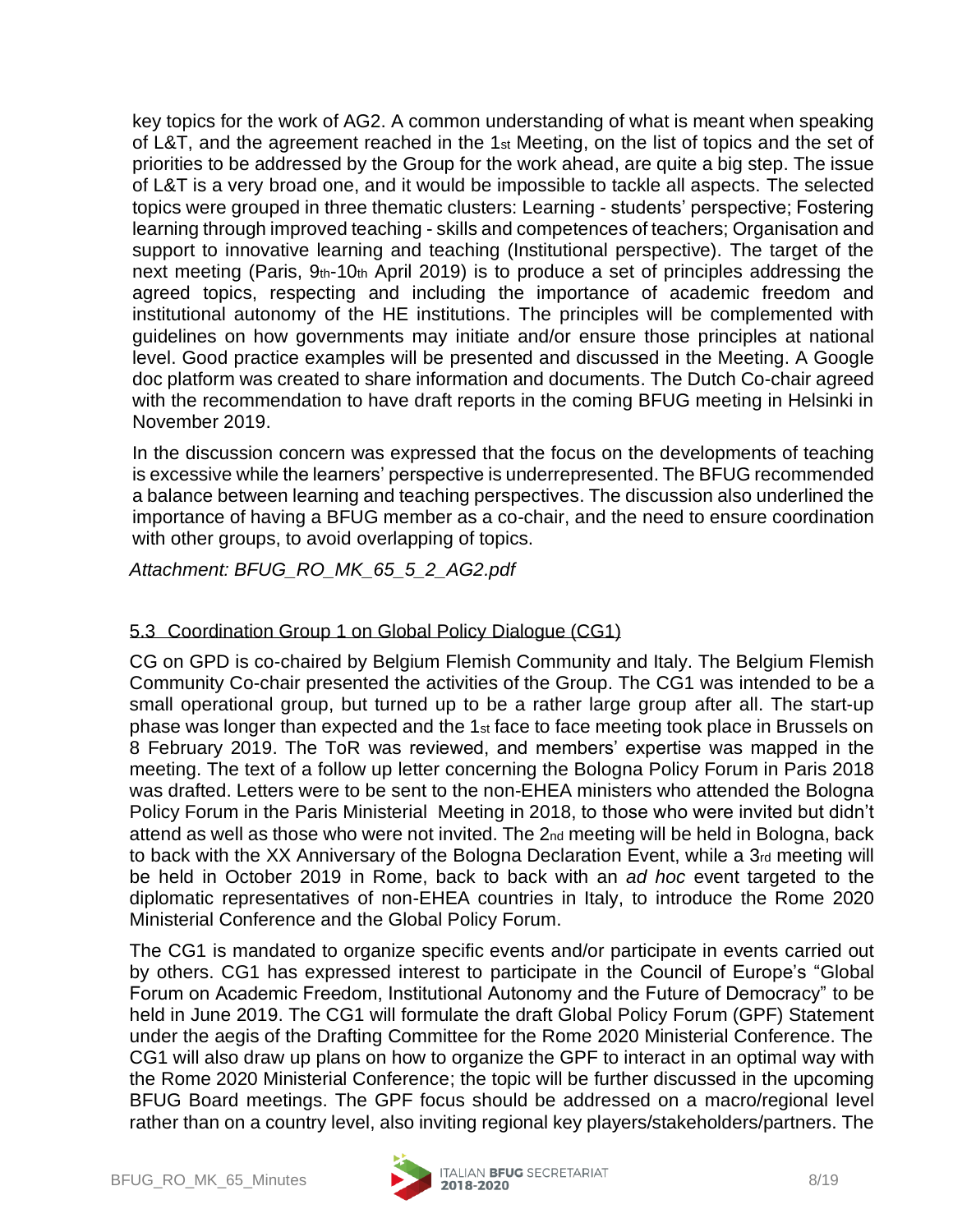Group discussed also the idea of a newsletter to create awareness within the EHEA countries on the "state of the play", to update on the BP events and share information with the EHEA as well as with international partners. In the following discussions, the proposal of the newsletter received comments underlining the potential benefits for members and stakeholders, as well as the operational difficulties. The feasibility of such a newsletter in terms of resources needs to be evaluated and will be further discussed between the BFUG Secretariat and the BFUG Board.

*Attachment: BFUG\_RO\_MK\_65\_5\_3\_CG1.pdf Attachment: BFUG\_RO\_MK\_65\_5\_3\_CG1\_Presentation.pdf*

#### 5.4 Working Group 1 on Monitoring (WG1)

WG1 is co-chaired by European Commission (EURYDICE) and Norway. The EURYDICE Co-chair presented the proposal for the 2020 Bologna Process Implementation Report (BPIR), that was developed in the Group's meetings held in July (informal) and November 2018 (Vienna). It was agreed that the 2020 BIPR should focus on the long-term development and trends in the EHEA as a whole, making use of existing data, and embed indicators within a clear narrative report, focused on discussing key topics, and changes over time. The indicators to update and put in the report were selected, and a list of thematic issues for the narrative text was agreed, among others including: the development of QA systems, the development of the social dimension, the development of internationalisation in HE, the degree structure reforms. At the moment, the statistical data collection is being undertaken by contractors, and the possible authors for the narrative texts have been identified and informed. A short questionnaire is being finalised and will be sent to BFUG members, to update the qualitative indicators that will be used in the BPIR. Following the Paris Communiqué's strong commitment to promoting and protecting fundamental values throughout the EHEA, a Task Force (TF) on monitoring academic values was established on November 2018 at the 1st WG1 meeting in Brussels; as a sub-group of WG1. EUA, ESU and EI joined the TF, together with the WG1 Co-Chairs; Italy and Germany expressed their interest to participate and, in order to ensure a balance between the BFUG countries and organizations, Finland and Romania were also invited to join; both agreed. The Council of Europe and the Magna Charta Observatory were invited as members. Following a preparatory meeting (January 2019), the 1st meeting of the TF was held on 25 March 2019; it was agreed that the "fundamental values" to consider are those stated in the Paris Communiqué, i.e. academic freedom, institutional autonomy, student and staff participation in HE governance) and a common definition was agreed. The TF agreed that monitoring needs to take into account both the *de jure* and *de facto* implementation. Academic and other stakeholders which have interest in these topics will be invited for consultation: two hearings (Berlin, May 2019 and Bologna, June 2019) will be organised. Germany and the Council of Europe could make some financial resources available to invite experts. A draft document proposal will be available for the Helsinki BFUG Meeting.

In the discussion ENQA offered to be involved in the elaboration of the narrative section of the development of quality assurance systems, an offer which was welcomed. It was clarified that the questionnaire should be sent to the BFUG members in order to be forwarded by them to national level institutions in their respective countries, as appropriate. Regarding the invitation to experts/scholars to give their contribution to the consultation to

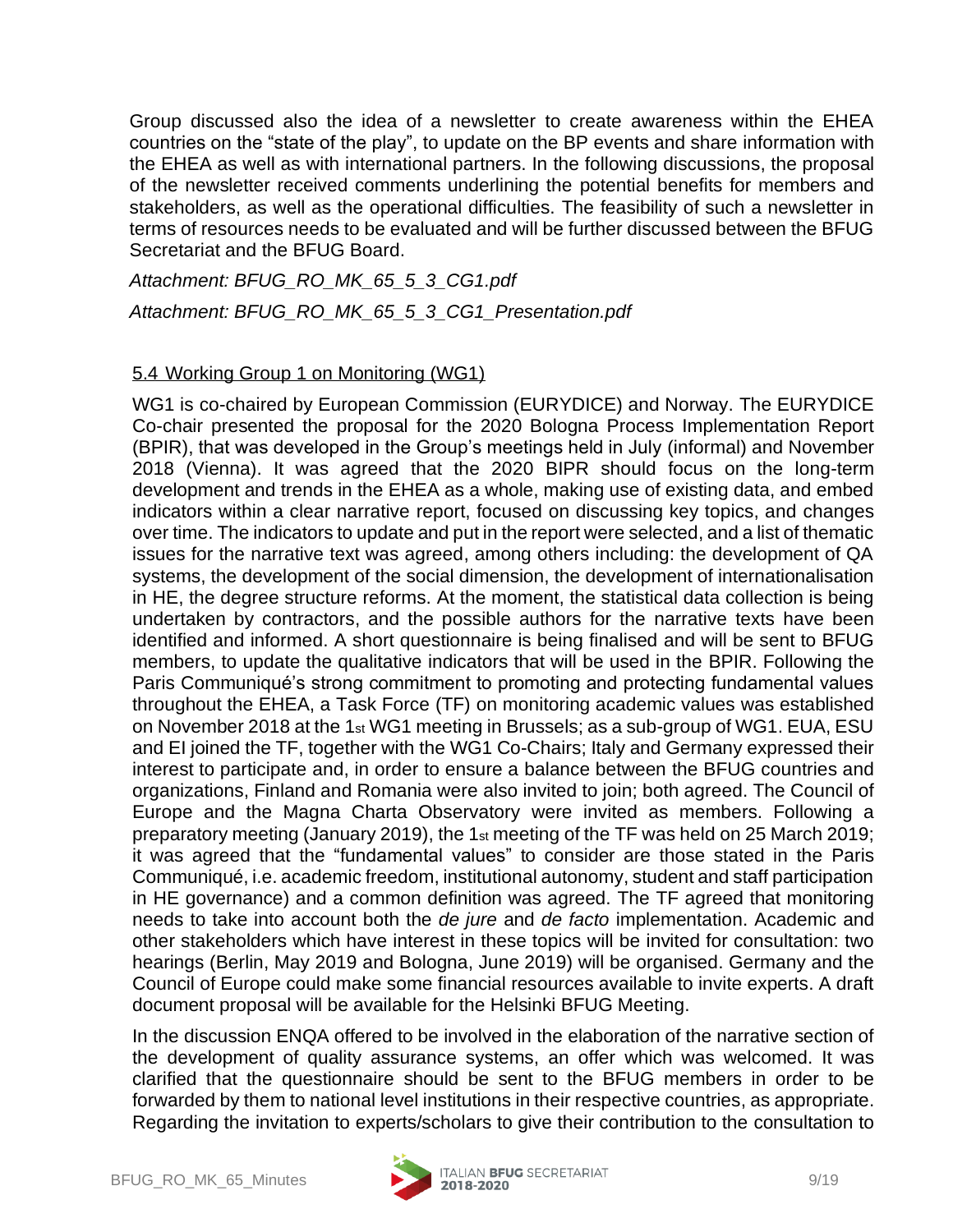be organised by the TF, members could forward proposals to the WG1 Co-chairs. Information was given on the list of scholars/experts invited to the Berlin hearing for contributing to the topics of academic freedom and institutional autonomy, as well as on the Council of Europe's Conference "Global Forum on Academic Freedom, Institutional Autonomy, and the Future of Democracy", to be held in June 2019, for which information and invitation have been already forwarded to members. Because in the past the relevant BFUG Members had not received the BPIR questionnaire, the questionnaire will be forwarded to the BFUG members by the BFUG Secretariat, which has the most updated address list for all the BFUG countries. The draft BPIR will be shared in time before the Ministerial Conference with the BFUG.

*Attachment: BFUG\_RO\_MK\_65\_5\_4\_WG1.pdf Attachment: BFUG\_RO\_MK\_65\_5\_4\_WG1\_Presentation.pdf*

# **6. Update from the BICG (Bologna Implementation Coordination Group)**

BICG is co-chaired by Austria, Bulgaria and Croatia. The Croatian Co-chair gave a short update on the state of play of the Group, whose central task is organising and supporting the three thematic peer groups (TPG) focused on the three key commitments of the Bologna Process: Qualification Frameworks and ECTS (TPG A on QF); Recognition - Lisbon Recognition Convention and Diploma Supplement (TPG B on LRC); and Quality Assurance (TPG C on QA). All BFUG members are involved in at least one TPG, while most countries are involved in more than one. All TPGs held their 1st meeting and are currently finalising their respective action plans, based on an agreed Thematic Framework and a standard Action Plan template. The Co-chairs of the three TPGs gave an update on their respective group's composition and thematic orientations, and implementation of the workplan. While clear progress has been made in clarifying the concept of "peer support", the BICG is facing the challenge of a strong coordination at national level for all TPGs members: in fact, some country representatives do not have a mandate from their ministries to take decisions; thus, BFUG members and their respective ministry representatives should follow closely the TPGs' work, giving an informed support to their representatives in the TPGs, to help them and the Groups themselves to contribute to the implementation of the Key Commitments.

TPG A - there is an ongoing matchmaking process among countries. The issue of selfcertification arose in the discussion, and an additional meeting (Prague, 3 May 2019) will address it.

TPG B - The TPG B is working on the template for recognition issues, and results will be discussed in the forthcoming meeting (Bologna, June 2019).

TPG C - Most countries and organisations are represented and there is the hope that all member countries will join. The workplan is focused on six key topics of QA, with forthcoming meeting to be held in Cyprus (May 2019).

The EC gave an update on the results of the selection of the projects submitted under the call for proposals "Support to the implementation of EHEA Reforms" published last year. The European Commission (EC) has selected for funding some projects for peer support to all three TPGs. The TPGs have submitted to the EC an "umbrella project" along with

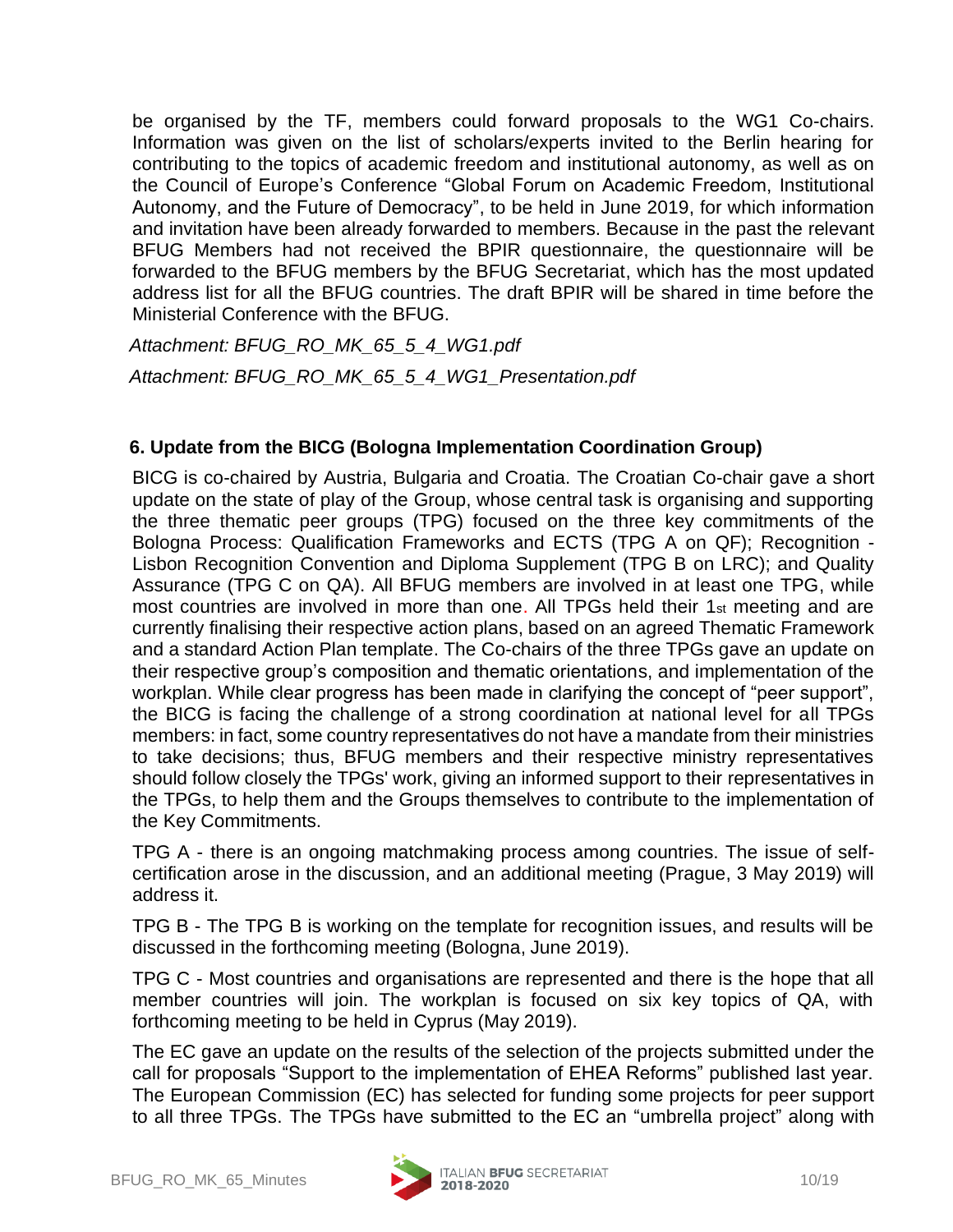projects addressing specific TPGs needs, and further projects have been approved and supported by the Commission (see below for details).

Out of the 18 projects submitted, 13 were selected on the basis of the available budget, 4 are on the reserve list, while one was assessed as not eligible. Projects involve 36 BFUG countries, 16 organisations and a broad spectrum of stakeholders; four projects refer to the TPG C, three to TPG B, and one to TPG A. A new invitation to submit proposals is scheduled for the end of May 2019, with deadline around August and the selection results made available by the end of the year. The kick-off meeting of the selected projects will be held on 14 June 2019 in Brussels, together with the Infoday for the new call. In the discussion it was suggested that the next call be published sooner than scheduled at present, due to the fact that the foreseen deadline will coincide with the summer holidays in many EHEA countries. BFUG members were called upon to apply also for small projects, targeted to the peer support that BFUG countries may need.

*Attachment: BFUG\_RO\_MK\_65\_6\_BICG.pdf Attachment: BFUG\_RO\_MK\_65\_6\_EC\_Project\_Presentation.pdf*

#### **7. Update on EHEA Network of National Qualifications Frameworks Correspondents**

The representative of the Council of Europe, the coordinating institution, recalled the background of the Network, whose ToR were approved in the last BFUG Meeting (Vienna, September 2018). The Network will meet in 5-6 September 2019 together with the TPG A on QA. Two issues will be on the agenda; a) Short cycle higher education qualifications (SCHE): following the Paris 2018 Ministerial Conference's decisions, the Network could provide a forum for exchange of experience among countries which have already adopted the SCHE, while continuing to make clear that member countries are not obliged to adopt the SCHE; b) Self-certification of national QF against the QF-EHEA; reviews of QFs may require a renewed self-certification and referencing, and at the moment there is no good updated overview of those processes. The section of the EHEA website dedicated to the QFs should be reviewed, and should also be linked to the QF-EHEA and the European Qualification Frameworks (EQF) web sites, or even to merge them. Since the BICG TPG A on QF has been set up within the BICG, the Network and the peer group should be informed of each other's work; it is suggested that the Network's meeting agendas include updates on the work of the thematic peer group, while the CoE and the TPG co-chairs should consider coordinating the work between the peer group and the Network in a more extensive way. The CoE called upon all EHEA countries to be represented in the Network and participate in the meetings, as well as to provide the Secretariat with updated information on their representative(s) in the Network. The BFUG Secretariat will elaborate an updated list of NQF Correspondents.

In the discussion the question on how many EHEA countries have adopted SCHE was raised ,and it was underlined that a clear description of the situation is difficult, due to the fact that in some countries SCHE is part of Higher VET while, in the past Implementation Report, Level 5 qualifications are considered as part of HE. The participants were informed about a project proposal regarding this issue, which should be submitted by EURASHE under the next EU Call.

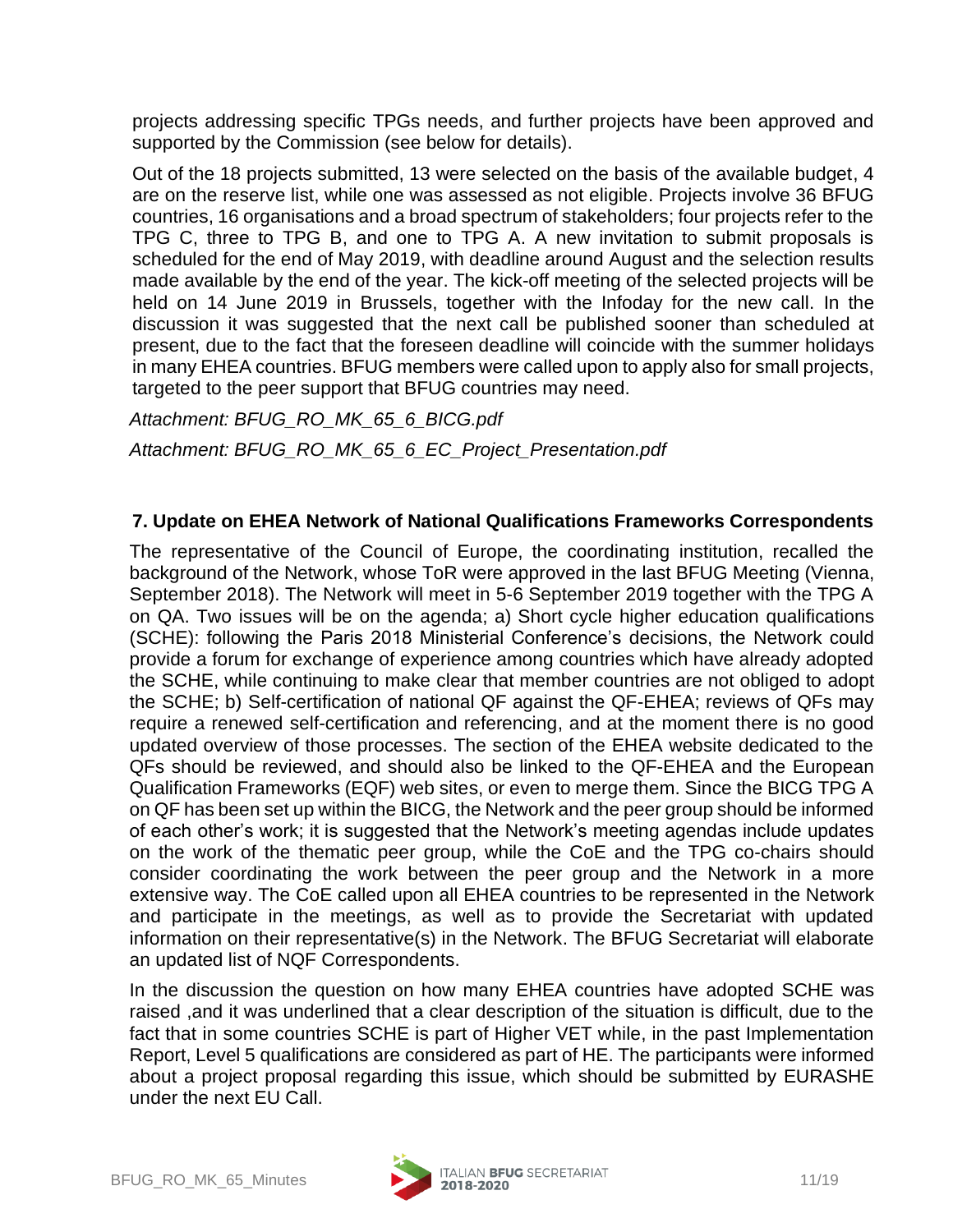#### **8. Composition and work plan for the Drafting Committee for the 2020 Ministerial Communiqué and a Bologna Policy Forum Statement**

The composition of the Drafting Committee is established by the Rules of Procedure 2018- 2020 (RoP) and will be as follows: the BFUG Co-chairs chairing in the first semester of 2020 (Croatia, Ukraine), the outgoing BFUG Co-chairs of the same period (Finland, Turkey), the former BFUG Co-chairs (Romania, The Republic of North Macedonia), the Vice-chair (Italy) and the BFUG Secretariat. The Drafting Committee will be operational from (late) Spring 2019 and will hold its first meeting in Bologna, on the occasion of the event on the XX Anniversary of the Bologna Declaration.

The Consultative Members have requested to the BFUG to add one of their representatives as full member into the Drafting Committee. The Board had recommended that the Consultative Members be represented and had taken note of the fact that they had proposed ESU as their representative. The BFUG decided to submit the change of rules through written consultation. A tight coordination between the Drafting Committee for the Ministerial Communiqué and the CG1 on Global Policy Dialogue, which will provide a first draft of the GPF Statement, was also recommended.

#### **9. Future of the EHEA: Vision, thematic priorities and governance after 2020**

This part of the meeting started wirth the introduction of the WEF movie on the fourth industrial revolution [https://www.weforum.org/agenda/2016/01/the-fourth-industrial](https://www.weforum.org/agenda/2016/01/the-fourth-industrial-revolution-what-it-means-and-how-to-respond/)[revolution-what-it-means-and-how-to-respond/](https://www.weforum.org/agenda/2016/01/the-fourth-industrial-revolution-what-it-means-and-how-to-respond/)

#### 9.1 Introductory speech - Radu Szekely, Director of the Minister's Office, Ministry of National Education

Mr. Szekely in his speech put the emphasis specifically on the first question raised for discussion in the breakout sessions - major changes/improvements in HE necessary to enable HEIs of 2030 to play a fundamental societal role. There is the need to look at three different aspects of the societal role of the HEIs: the traditional role as guardian of the truth, the capitalist role of provider of cognitive and human capital at regional level and the political role associated with HEIs, which are promoting the EHEA and Europe as values.

Knowledge and universities are so linked in the last 900 years, that one can not be understood without the other. Historically, knowledge was bound up also with the element of truth. Traditionally knowledge meant knowing the truth. The relationship among the three elements has been continuously linked, even with the changes each of them has undergone during time. The late XX century has seen a shift towards a more pragmatic sense of truth, while there is the development of digitalization knowledge, reallocation of disciplines and sub-disciplines, de-territorialisation of universities. Universities are no longer seen as guardian of the truth. There is the need to reconceptualize. Learning is not for the sake of learning, but learning for a purpose. Time has seen the establishment of new models of

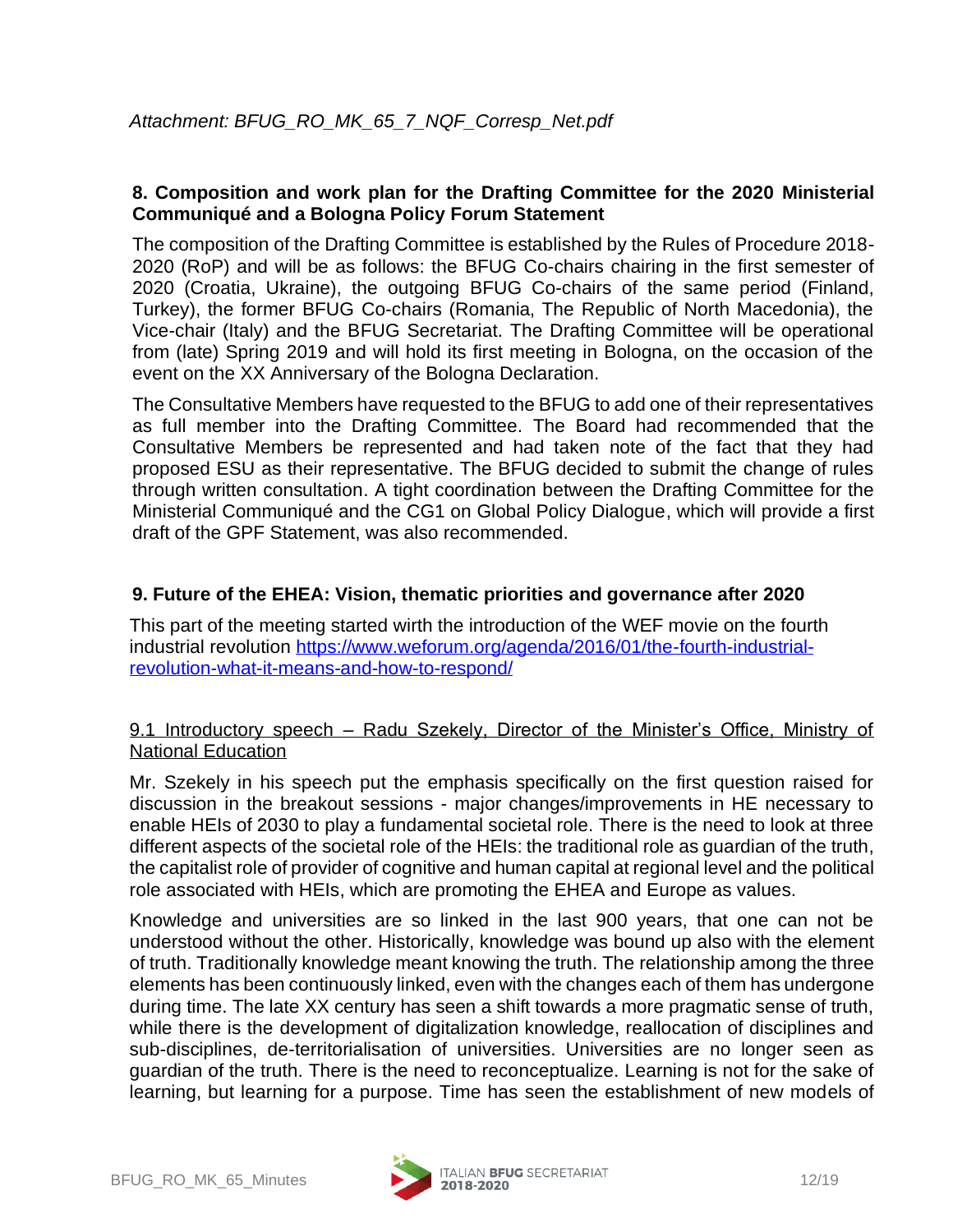universities, and universities should drive innovation and not simply offer courses and conduct research.

#### 9.2 The BFUG Survey: Presentation and analysis

The Romanian Co-chair presented the results of the online BFUG survey on the future of the EHEA. The survey was carried out in October 2018, with 32 countries and 8 consultative members answering the questionnaire. The presentation gave an overview of the topics surveyed: priorities to pursue in the next decade; quantitative goals for 2030; working methods and working structure; governance post 2020 with respect to the BFUG Board, the BFUG and the BFUG Secretariat, the chairing arrangements, and the Bologna Policy Forum; timing of the Ministerial Conferences; suggestions for more fruitful connections with HE practitioners, and for Bologna events; and others. The rationale behind the survey is to prepare discussions in the BFUG and, more broadly, among the stakeholders in the various countries, that can lead to proposals to the ministers on how EHEA might look after 2020 up to 2030. Answers highlighted a great need for continuity, both in the working methods and in the timing of the Ministerial Conferences, as well as a need for the BFUG delegations to have close relations with their national authorities. Topics for the next decade should include an analysis on what is their added value for the EHEA. There is a need to focus on the fundamental values and also on new areas of cooperation. It was proposed to work on a longer timescale than just from one Ministerial Conference to another. This would enable the EHEA to have a broader vision, and each Ministerial Conference might be used to better specify or modify some of the goals.

Following the presentation of the results, the floor was opened for discussion. Regret was expressed that there had been only a limited number of replies to some of the points proposed; at the same time it was argued that non-responses might be interpreted as a consensus on the proposed theme. The proposal to raise the number of participants from each country in the BFUG meetings did not receive enough support, while it was argued that the goal of broader participation and deeper discussion could be achieved via, e.g., pre-BFUG preparatory meetings at national level, as well as through Bologna events. The consideration that the BFUG should concentrate its work on long-term strategies and policies, received wide consensus.

*Attachment: BFUG\_RO\_MK\_65\_9\_2\_Survey\_outcomes.pdf Attachment: BFUG\_RO\_MK\_65\_9\_2\_Survey\_outcomes\_Presentation.pdf*

#### 9.3Breakout sessions:

The Romanian Co-chair gave an introductory explanation about the breakout sessions, underlining the importance of all participants attending at least one of them, while avoiding more than one delegate from the same country attending the same discussion group. Active and creative discussions in the breakout sessions are very important, to reflect on both the remarkable achievements and the future goals of the EHEA. The discussion groups should focus on three topics; a) major changes/improvements in HE necessary to enable HEIs of 2030 to play its fundamental societal role; b) changes/improvements that can be

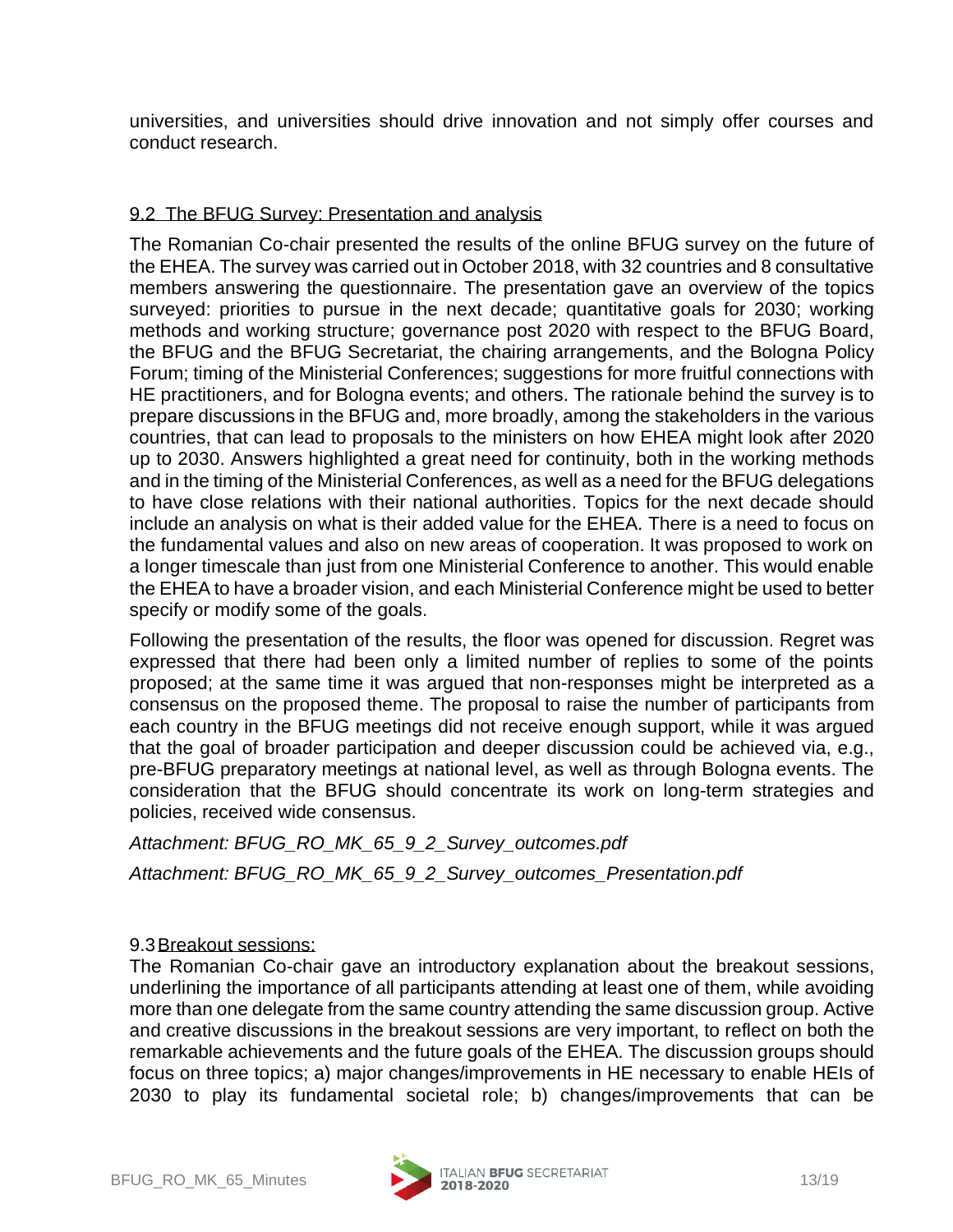implemented by a loosely organised framework such as EHEA; c) which of these are already included in the EHEA commitments, and future key priorities.

*Attachment: BFUG\_RO\_MK\_65\_9\_3\_Breakout sessions.pdf*

#### 9.4Reports from the breakout sessions

The participants in all of the breakout sessions expressed the need of continuity of the Bologna Process. The moderators of each group reported to the plenary on the outcomes of these discussions.

# **9.4.1 Group I – moderated by the CoE and Switzerlad**

Switzerland informed that the first question on the changes, improvements and necessities for the universities to play their fundamental societal role brought up topics like inclusion and diversity in the social sense, concerning age-groups and across boarders and accessibility for non-traditional learners. The discussions in the group raised mainly the necessity for internationalisation of curricula, and digitalisation for all aspects of HE (not only learning and teaching, but also administrative exchange of information and mobility). Other issues were the provision of soft skills for graduates and empowering the teaching environment. The group concluded that the EHEA has soft power and on the basis of ongoing discussion produced guidelines and principles which were successful when there was an implementation mechanism like the ESG. These kind of mechanisms could be used for other aspects. Discussions also emphasized that the Peer Support is working well as it leads to increased cooperation at national and EHEA level and therefore should be further developed for the future of the EHEA.

# **9.4.2 Group II – moderated by ESU and Finland**

Discussions in this group underlined the fact of the necessity to work into two clusters of policies towards 2030: learning and teaching and social dimension. The Group stated that among the main objectives there should be mobilities, flexibility and global dialogue. Discussants in the group argued that the goal should be achieved through flexible learning and the flexibility should be emphasized also in linking the clusters together. The discussions in the group raised also the importance on focusing on the academic freedom. One of the main issues that was discussed in the Group was the Social Dimension, and the need to address inclusion from elementary and secondary school level on, as well as considering the social dimension of the Universities.

# **9.4.3 Group III - moderated by EUA and Turkey**

The discussion of this group emphasized the fact that, some countries are developing their strategy with respect to the 4th industrial revolution. The discussions also raised the issue that, while there is new emphasis on enhancing it, teaching as part of the academic career does not receive the appropriate attention and participants of the group suggested to monitor the topic and its developments. This group emphasized the importance of Lifelong

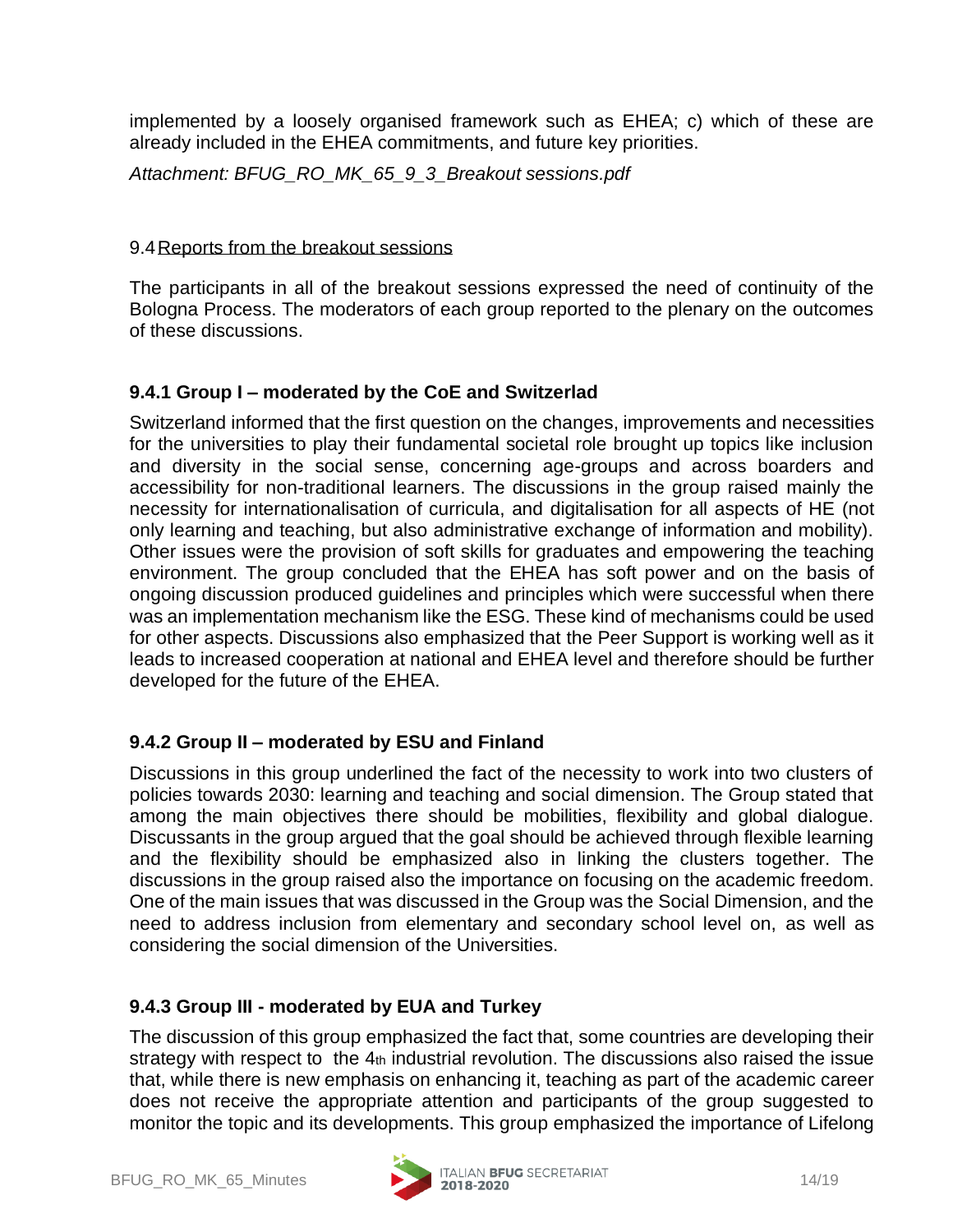Learning (LLL) and flexible education, affirming that this is not a new topic, and although it has been discussed several times in the BFUG, there is still the need to address the issue again. The group argued that, with regard to digitization, it is necessary to establish EHEA standards and protocol, rather than leaving it to very national or even individual HEI to develop their own. It was also suggested to pay attention that schievements of successes of the BP are adequately presented. The group raised the need of a better synergy with the EU.

# **9.4.4 Group IV – moderated by the EC and Austria**

This group found very useful and dynamic the formula of the breakout sessions to discuss EHEA future goals and proposed that it should be repeated in the coming BFUG meetings.

Discussions by participants in this group emphasized the conviction that Bologna Process is still valid, but they also underlined the importance to do more, with staff mobility, among other things, making the EHEA more attractive to the world. They underlined that EHEA has soft power with the agenda set during the years, student-centered learning, training of teachers, etc. The group claimed that mobility should be blended mixing physical with virtual learning and proposed reinforcing the cooperation within the EHEA, taking into account IT and other ways of cooperation. To do so, they emphasized the importance of continuing to work on transparency and trust with respect to recognition because it is a Key Commitment which is necessary in orther to achieve this important target. The importance of Continuity in the education sector from primary to LLL, with a particular attention to the learners' journey, was emphasized during the discussions.

#### 9.5Concluding remarks

Ligia Deca (Romania) gave the concluding remarks to the discussion. Essentially, the debate in regarding the future of the EHEA is not new, being formally organised by the BFUG on two previous occasions – in 2008 in Sarajevo and in 2014 in Rome. Usually, the discussions were structured in three main parts in the past: what can be done to move things along regarding existing EHEA priorities, what should be the future priorities and governance arrangements to underpin them. At the current BFUG meeting, the focus was overwhelmingly on the future of the EHEA. In Deca's view, even though the discussion seems to revolve around "what else should we do?" or "how should we change the structures", in fact the problem is a political one – "what do we want from Europe when it comes to HE cooperation?".

Discussions in the working groups during the 1st day of the BFUG meeting could be wrapped up into:

- Main priorities for the future in the EHEA: social dimension/ Lifelong learning+ learning and teaching/ Students-centred learning;
- Many points made on the increasingly complex role of HE and HEIs, importance of flexibility in order to cater for diverse learner profiles and the role of digitalization;

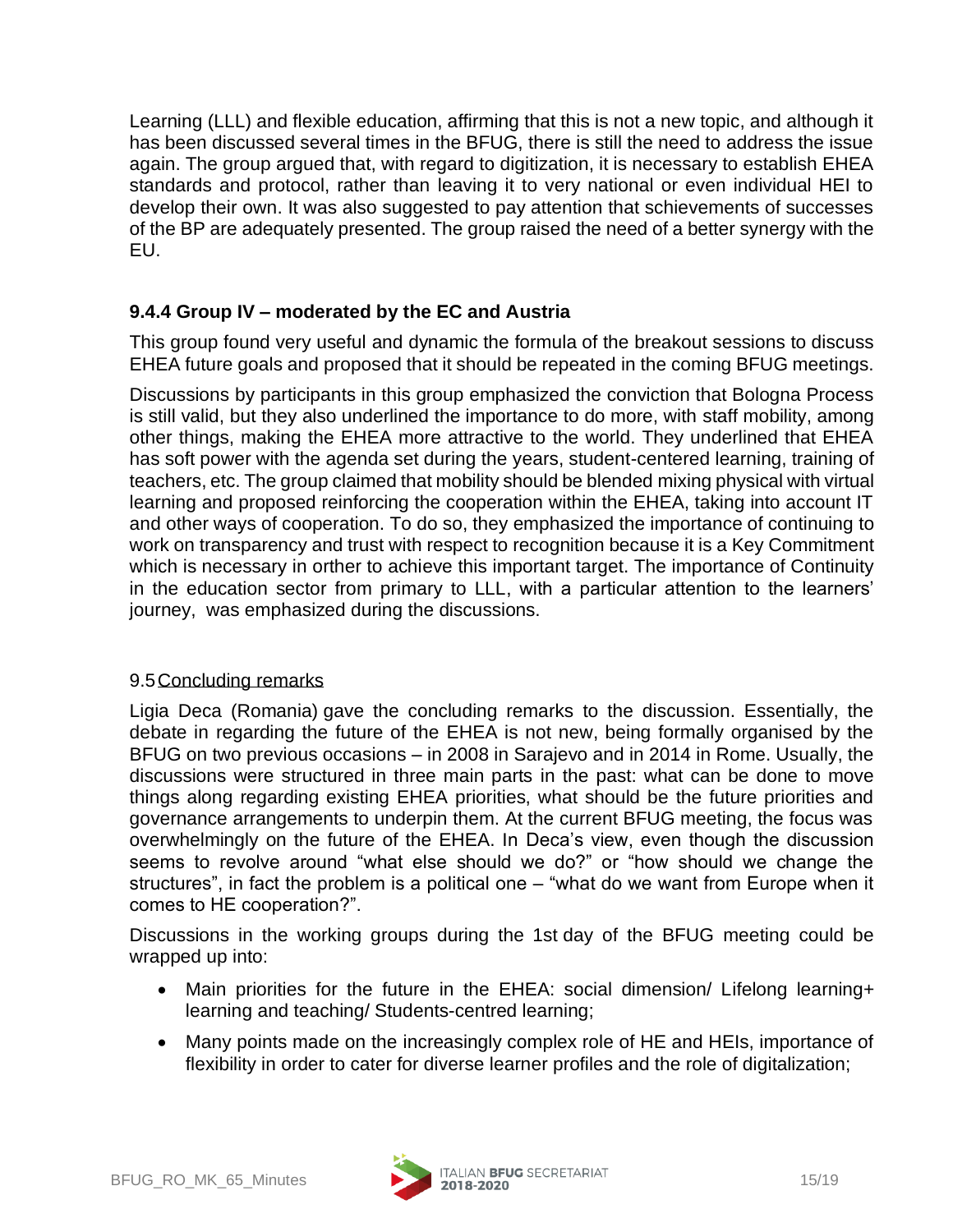- Expansion of the recognition, QF and QA frameworks to new types of learning: online, Lifelong learning, student-centered learning, blended, micro-qualifications etc;
- A general feeling that identifying key commitments and focusing on enhancing the level of implementation starts to work at national level;
- Underlining once more the importance of the EHEA fundamental values, with concrete actions to guarantee that they remain the cornerstone of the Area.

The EHEA/ EEA have mutually supported each other over time, with varying degrees of ambition (e.g. structural reforms, the mobility benchmark, SCL, European Universities). There is definite value in setting ambitious political goals, even though not all technical discussions are finalized (e.g. the mobility 20% by 2020 benchmark). There is also a need for working on policy framing – promote the benefits of some key areas of the EHEA (e.g. social dimension – in light of the demographic situation and political developments).

#### *Attachment: BFUG\_RO\_MK\_65\_9\_5\_Concluding\_Remarks\_Presentation.pdf*

#### 9.6 Twentieth Anniversary of the Bologna Declaration

The BFUG Secretariat presented the event to the BFUG Members. The Conference is foreseen to be divided in two parts: one celebratory and one scientific, in which there will be key speakers and other presenters, as selected by the scientific committee. Five parallel sessions are foreseen. Abstracts related to the parallel sessions were received (over 140 abstracts). The scientific committee will select the best abstracts and invite the authors to give their papers for each of the sessions.

The BFUG representation in the event, as requested by the Board in the Skopje meeting in February 2019, will be in a form of a speech delivered by the Romanian BFUG Co-chair. The event organisers have given to the BFUG members a parallel opportunity to submit abstracts of papers to the BFUG Secretariat for each of the topics of the parallel sessions. The selection procedure is done anonymously by the selection committee, and in case of non-selection, the BFUG Secretariat will select them in conjunction to the papers and topics. All related information to the event is on the designated [web site.](http://bolognaprocess2019.it/) There is a strong recommendation to the BFUG members to participate, presenting their abstracts. BFUG participation is also foreseen with the meetings of some of the WGs, back to back with the conference.

In the discussion most of the participants required practical information about the event. ESU, as one of the organizers of the event mentioned the fact that many students already registered to attend it, and expressed the need of knowing ahead of time who will be involved and what are the selection procedures as well as key speakers to the conference.

*Attachment: BFUG\_RO\_MK\_65\_9\_6\_Anniversary\_Bologna\_Presentation.pdf*

#### 9.7 Roadmap

The document contains topics and events, with their timeline, starting from April 2019. The 1st meeting of the drafting committee is proposed to take place back to back with the XX

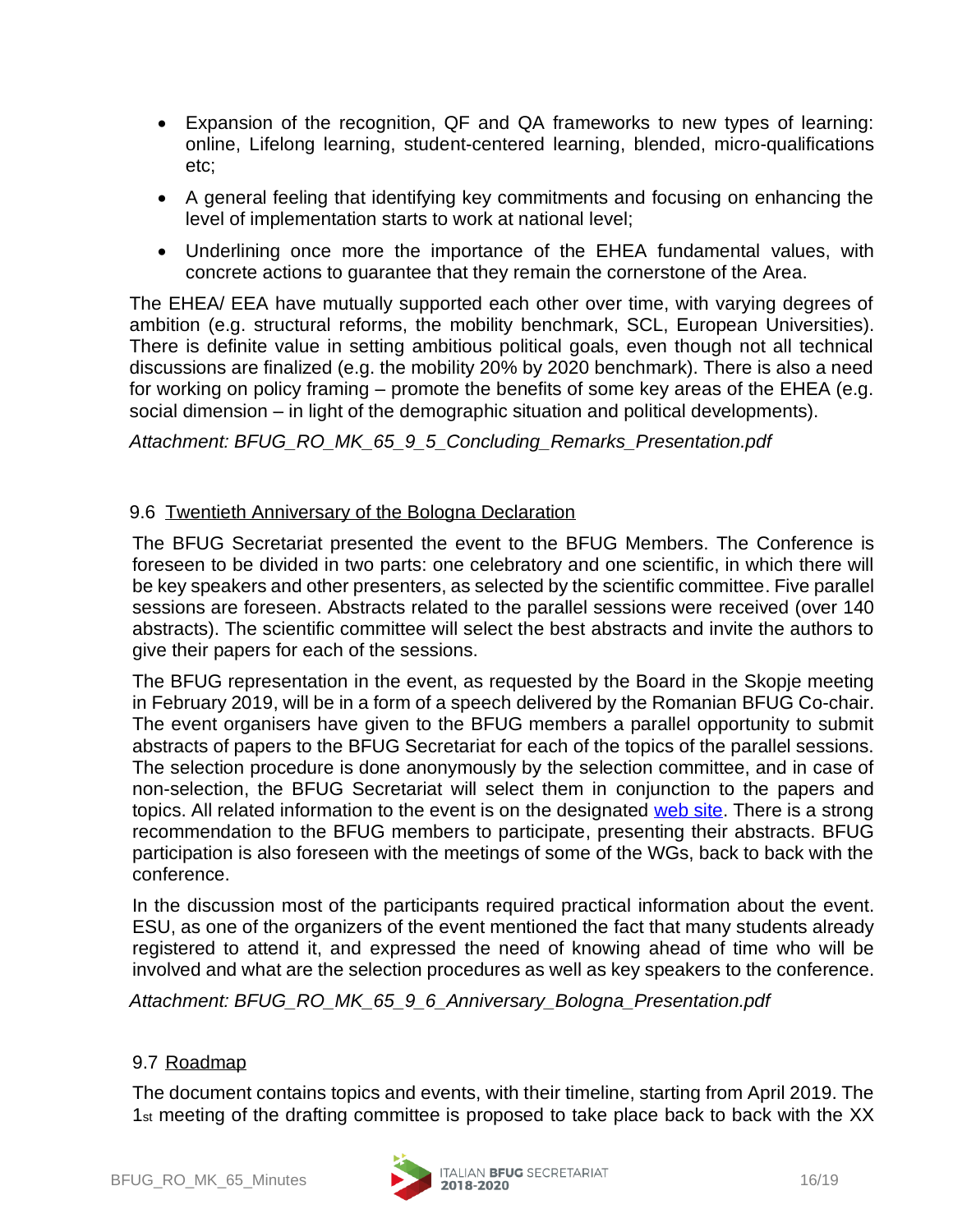Bologna Declaration event in June 2019. The timeline also indicates meetings of the Board and BFUG for the coming semester in Istanbul and Helsinki respectively. The Bologna Researchers Conference date should be changed as it will be held in January 2020. The time line will become more precise with time. The discussion of the events mentioned in the roadmap raised also the question of other Bologna process events which could be presented by the BFUG members. All relevant information will be uploaded to the **EHEA** [website.](http://www.ehea.info/page-events) Besides giving the information on the event, the BFUG members will be asked also to report on it, in an e-version and to be made available on the web site. BFUG Secretariat will send next week a message to all BFUG members in regard to the 1st meeting of the drafting committee.

Then the BFUG members discussed the roadmap. The questions raised regarded the timeframe for the WGs report preparation, the need to add different activities of the WGs to the Roadmap .

For an event to be published on the EHEA website, the organisers are reminded that they should fill out the online template: https://goo.gl/forms/6DwLvPXRfhX6H8xi1. Information on the publishing of an event would be sent out to all BFUG Members

*Attachment: BFUG\_RO\_MK\_65\_9\_7\_Roadmap.pdf*

# **10. Update from the Consultative members**

Updates from the BFUG Consultative Members were sent to the BFUG Members ahead of the BFUG Meeting and are uploaded on the **EHEA** web site.

10.1 Update from BUSINESSEUROPE

10.2 Update from the Council of Europe

*Attachment: BFUG\_RO\_MK\_65\_10\_2\_CoE.pdf*

10.3 Update from Education International / ETUCE

*Attachment: BFUG\_RO\_MK\_65\_10\_3\_ETUCE.pdf*

10.4 Update from ENQA

*Attachment: BFUG\_RO\_MK\_65\_10\_4\_ENQA***.***pdf*

10.5 Update from EQAR

10.6 Update from ESU

*Attachment: BFUG\_RO\_MK\_65\_10\_6\_ESU***.***pdf*

10.7 Update from EUA

*Attachment: BFUG\_RO\_MK\_65\_10\_7\_EUA***.***pdf*

10.8 Update from EURASHE

*Attachment: BFUG\_RO\_MK\_65\_10\_8\_EURASHE.pdf*

10.9 Update from UNESCO

*Attachment: BFUG\_RO\_MK\_65\_10\_9\_UNESCO.pdf*

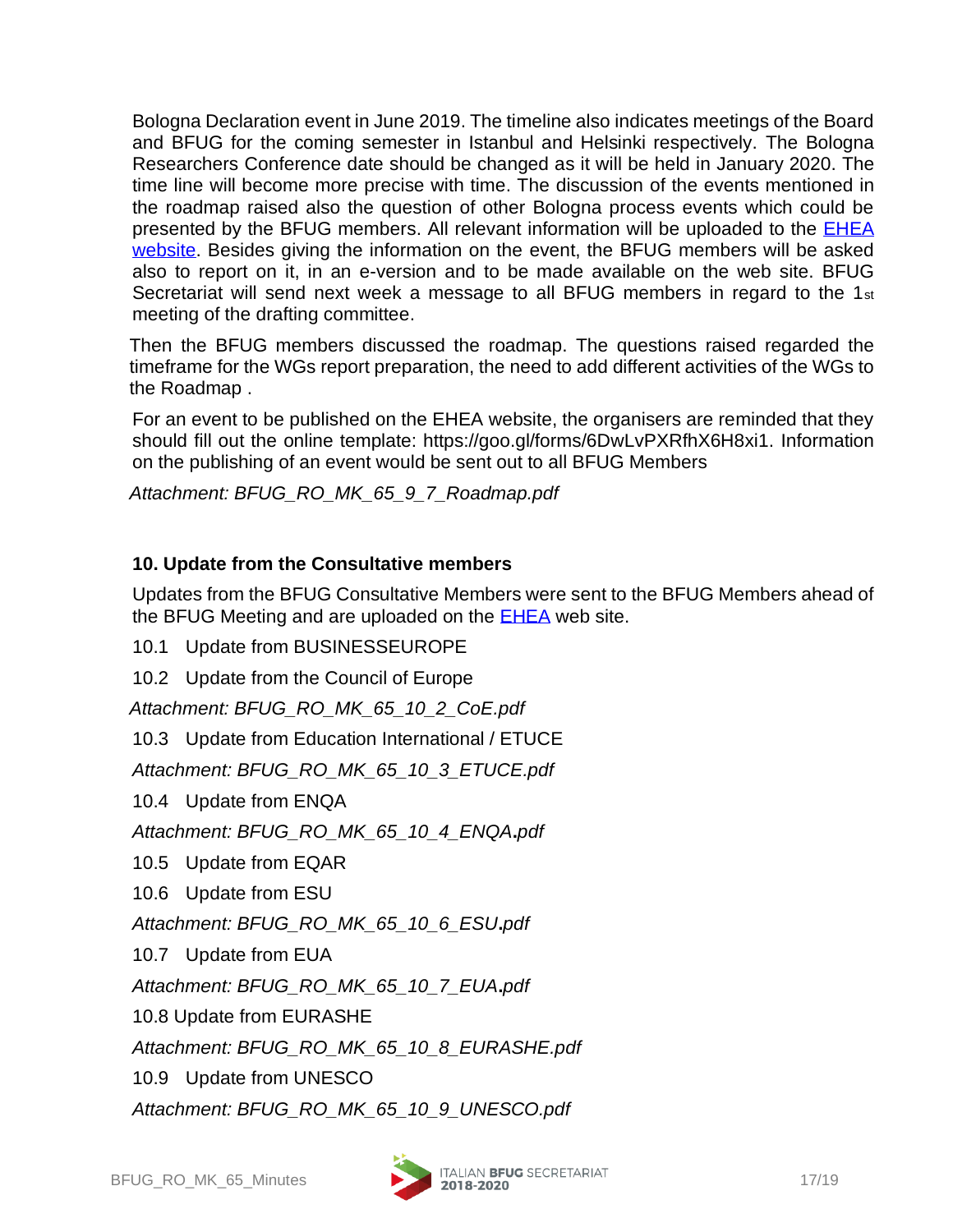# **11. Discussion on EHEA–ERAC coordination process**

The EC presented the state of play with establishing links between the European Higher Education Area and the European Research Area. The Finnish EU Presidency is roganising a joint seminar for the participants of the Directors General for Higher Education meeting (for EU member states) and the European Research Area Committee, on 30 September 2019. The Finnish BFUG representatives will keep the BFUG informed about the event. The seminar will enable discussion of topics of mutual interest. In the next BFUG meeting in Helsinki, the Finnish Co-Chair of the BFUG will report to the BFUG on the outcome of the seminar. The BFUG Co-Chairs and Vice-Chair will be invited to attend the event.

# **12. Information by the incoming Co-chairs**

### BFUG Board Meeting LXVI in Istanbul, Turkey (23 – 24 September 2019)

The incoming Turkish Co-chair informed the BFUG about the coming Board meeting in Istanbul in 23-24 September 2019. They will work closely with the Finnish Co-chair to draft the agenda and make it available to the Board members. Then BFUG members were given an overview of Turkish HE, followed by practical information on Istanbul.

*Attachment: BFUG\_RO\_MK\_65\_12\_Board\_MeetingLXVI\_Presentation.pdf*

# BFUG Meeting LXVII in Helsinki, Finland (12-13 November 2019)

The incoming Finnish Co-chair gave information about the coming BFUG meeting. Finland will hold the EU Presidency for the 3rd time. From the political point of view, the Finnish government will be a new one, and the European Parliament elections will have taken place as well. The priorities already identified are sustainable growth and security, while the government will decide about the priorities of the Finnish EU Presidency. There is the need to rethink about the providers of education, and to ensure more openness to society. During the Finnish EU Presidency there will be a joint meeting of Ministers of Education and Ministers of Finance to discuss the issue of the future of education in the EU. (The incoming Finnish Co-chair gave detailed information on the events planned to take place during the Finnish EU Presidency which are linked to education).

*Attachment: BFUG\_RO\_MK\_65\_12\_BFUG\_MeetingLXVII\_Presentation.pdf*

# **13. AOB**

- Albania has announced that after the Rome 2020 Ministrial meeting, it intends to host the next/coming EHEA Ministerial conference in Albania. An official letter will be sent to the BFUG in the near future.
- Croatia informed about the tentative dates of the BFUG meetings during their BFUG Co-chairing semester. This has to be discussed within the Board and with the Ukrainian Co-chairs and will then be published.
- The Swiss outgoing Co-chair is leaving the BFUG and thanked everyone for their cooperation and hard work.